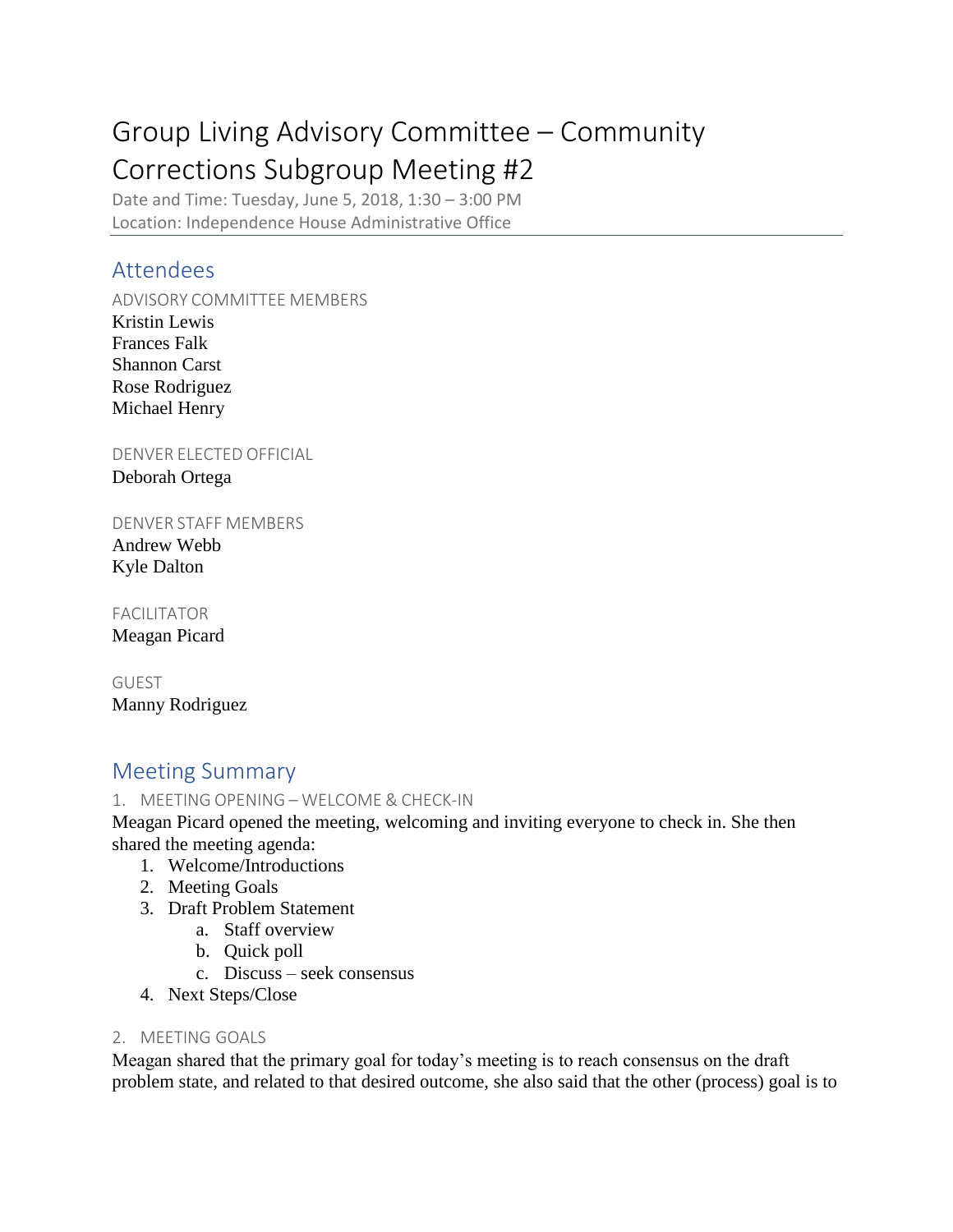follow the committee members' group process agreements during that discussion, especially in the event of disagreements.

She invited additional goals; there were none. However, one member asked about the bed count limit (120) and whether that could be changed in this process. The group determined that is an issue related to the 6<sup>th</sup> element of the draft problem statement and may be further discussed in the solutions phase of this project.

#### 3. DRAFT PROBLEM STATEMENT

- a) Staff Overview: Andrew gave a brief overview of the draft problem statement and its six elements:
	- 1) Demand exceeds capacity
	- 2) Limited space (in the city) for new facilities
	- 3) Limited allowances for expansion among compliant/nonconforming facilities (could lose grandfathered status)
	- 4) Parking requirements exceed demand and take up space that could be used for expansion
	- 5) Term "community corrections" may contribute to negative stereotypes
	- 6) Population density requirements (square footage per resident and bed counts) limit expansion and are out of sync with state/federal regulations
	- b) Quick Poll: Meagan walked the group through each element to identify which were agreed as written and those that needed further discussion. Numbers 1 and 4 were agreed as written. The rest were flagged for discussion.
	- c) Discussion (Seek Consensus):
		- Questions were raised about #s 2 and 3 for clarification, as one provider noted that they could expand some of their facilities. When clarifying that these are identified problems in the DZC for which solutions will be discussed in the next phase, the statements were accepted as written. It was also noted that these specific issues are related to providers' inability to expand to meet demand (#1).
		- Most of the group did not see the term "community corrections"  $(\#5)$  as a problem, and it was determined that it should be removed from the statement. However, several in the group were interested in talking about educating the community, which was noted for the "bike rack". It was noted that the larger sized facilities may contribute to the sense of these facilities as being more institutional and that may be a bigger issue and should be considered when discussions solutions related to #6.
		- Discussion about #6 opened with a suggestion that it be less definitive amend to read, "…may need revision". It was clarified that a technical fix is needed for consistency with state and federal regulations (40 ft vs 50 ft per resident). Bed count limits may be a problem (and increasing the limit *may* be a solution) related to capacity to meet demand. It was agreed that the statement should be modified to clarify these issues and that the bed count issue would be discussed further in the solutions phase, as they seek the best recommendations for increasing capacity to meet demand.
		- With the agreed upon changes to #6 and removal of #5, the group agrees to the problem statement.